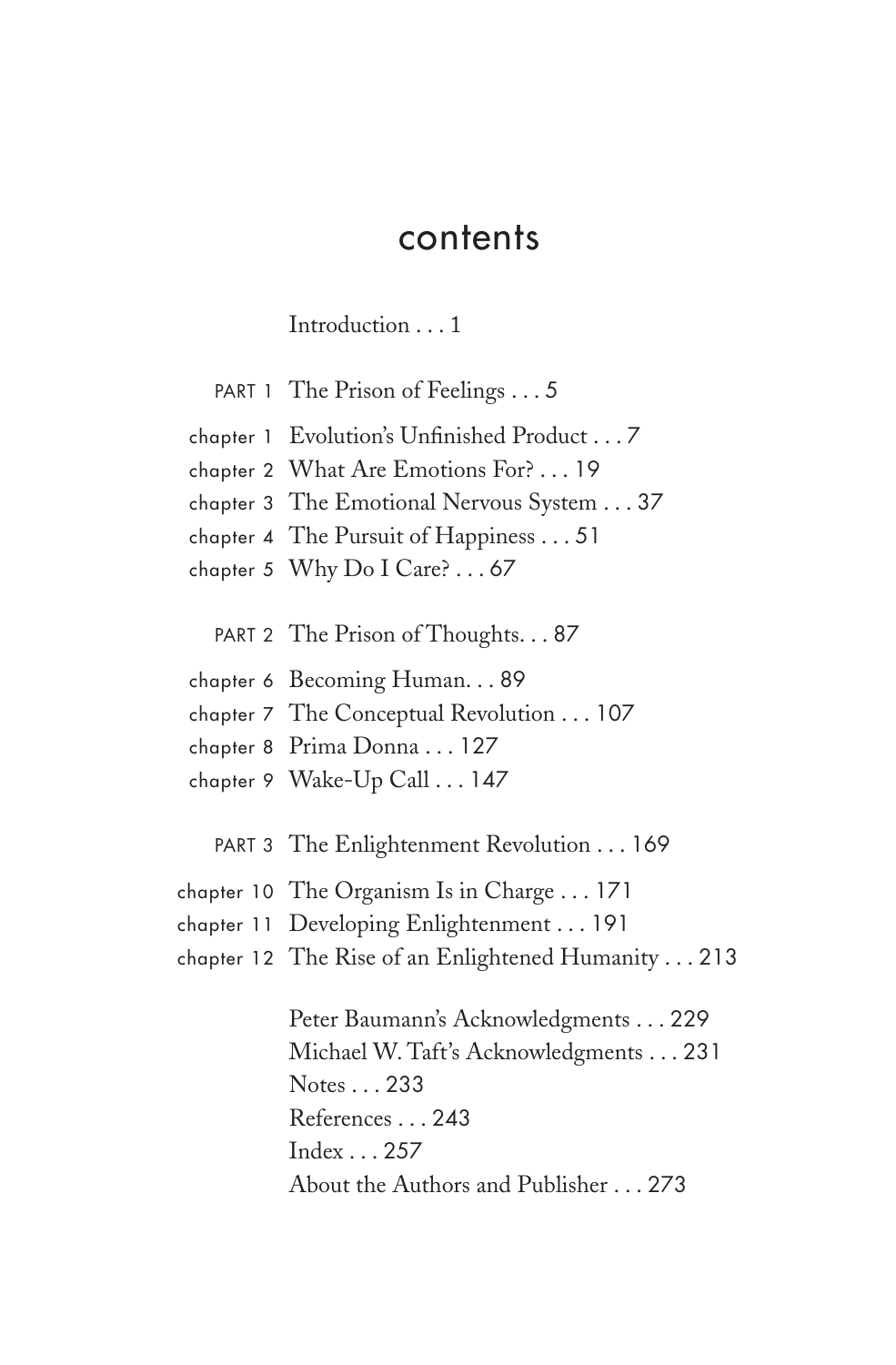## introduction

On the moonless night of May 2, 2011, specially cloaked Blackhawk helicopters slipped over the border between Afghanistan and Pakistan. Their target was Osama bin Laden, the most wanted terrorist in the world. After a fruitless decade spent hunting him in the wilds of Afghanistan, the U.S. military had found him living in a fortified mansion in the large city of Abbottabad, Pakistan.

The helicopters landed near the mansion, disgorging dozens of Navy SEALs into the darkness. The soldiers of SEAL Team Six ran upstairs, burst into bin Laden's room, and shot him twice: once in the chest and once above the left eye. Within twenty-four hours, they had buried his body at sea. It was the end of a terrorist mastermind, and the end of a megalomaniacal ego that believed itself to be the champion of Islam, the savior of Muslims worldwide, the spiritual heir to the prophet Mohammad, the defeater of the Soviet Army, and the scourge of America. While none of these grandiose visions was true, bin Laden was the man who inspired, organized, and financed the September 11 attacks on the United States—a turning point in world history.

The function of an individual human brain that creates and sells these stories about itself, that coordinates all the efforts to manifest that vision, is the ego. Until fifty thousand years ago, the ego didn't exist. But once it came into being as a function of the brain, the ego changed the world—both for good and for bad.

Fifty thousand years ago, the human species was rocked by a radical shift in cognitive ability. In the blink of an evolutionary eye, we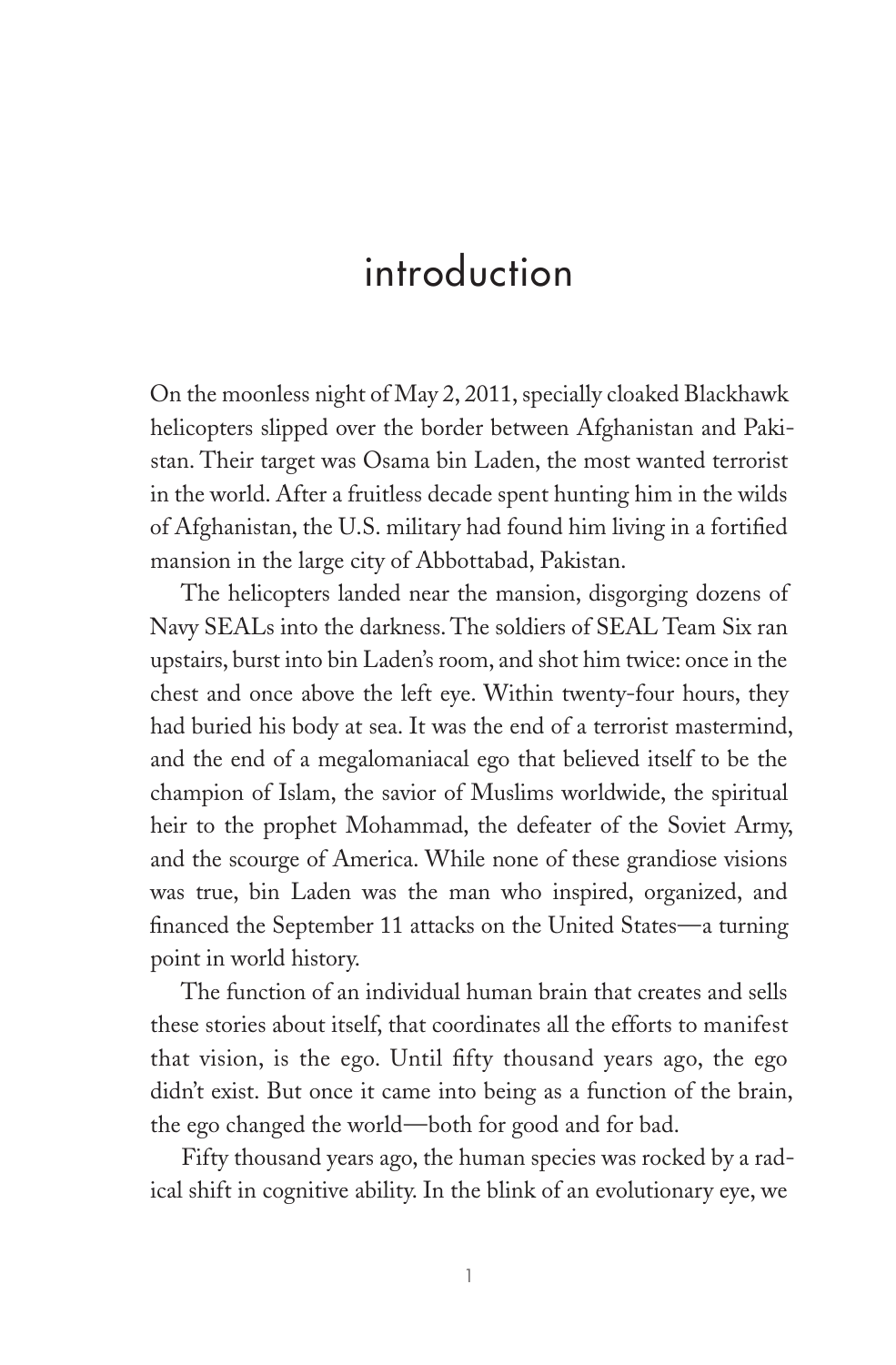went from being smart apes to being fully human, from living at war with the elements and each other to becoming civilized. Although outwardly our bodies did not change, inwardly our experience of the world transformed. This burst of cognitive power, called the conceptual revolution, paved the way for civilization to take hold. It allowed our attention to shift from a focus on the physical world to a focus on mental models so that we could plan more efficiently and imagine safer ways to live. But the most crucial new brain function that came on line during the conceptual revolution was the ego—the mental model of ourselves.

The function of the ego is to coordinate thoughts, emotions, body sensations, memories, and desires. It is an avatar for the whole self, a mental stand-in for our total organism that allows us to engage in complex behavior. Most humans call this chimera of brain software "me," firmly believing that this construction is actually who they are. Ego identification has been the defining human experience for millennia. But the age of the ego may be coming to a close.

We believe that the evolutionary process is moving the human species toward a watershed transition. A careful review of our evolutionary history shows that the development of the human brain has always gone hand in hand with expansion of technology and complexity of social networks. These three—brains, tools, social connections—form a feedback loop that continuously bootstraps humanity forward. The ability to conceptualize and create tools took us from ape to human. The ability to conceptualize ourselves and each other gave us civilization. The next cognitive step forward will be a massive expansion of conscious awareness: the ability we all have to witness our own usually subconscious brain function. Our Stone Age brain is still running the show, even in the twenty-first century, and it is riddled with cognitive biases, knee-jerk reactions, and an ego that traps us in a cramped, me-first, life-and-death struggle for survival in an environment in which that mind-set is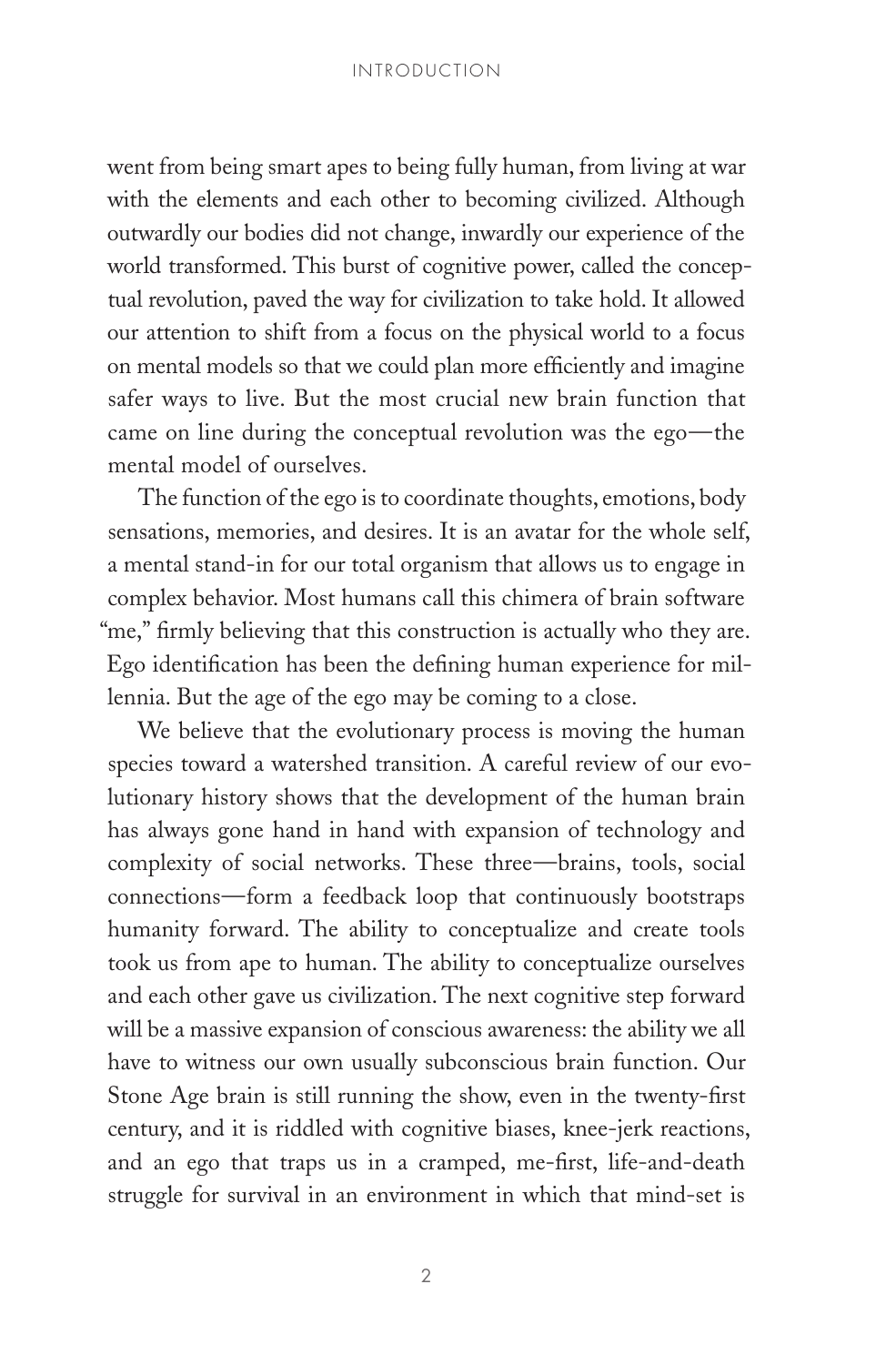#### introduction

out of date and out of tune. Increased conscious awareness will let us peek under the hood at our own deep psychology, understand our hidden motivations, and get a handle on these normally inaccessible drives and motivations. Most important, it will allow us to experience the ego directly as a function, rather than as "me": a profoundly liberating experience that will permanently change our relationship to our lives, ourselves, and others.

The evolution of the human race has not ended. Although the natural-selection pressures we face may no longer be biological, evolution continues, and our species changes for the better with each successive generation. IQs are steadily rising; human rights went from nonexistent to a dominant world issue in less than a hundred years; modern medicine formed itself in less than 150 years; democratic revolutions have been breaking out around the globe for more than two hundred years; businesses have steadily moved away from labor exploitation toward egalitarian teams; the Internet is turbocharging our access to new and different viewpoints, making us more aware and tolerant; and each generation relieves the culture from the pressure of yet another taboo, becoming more open about money, sex, relationships, illness, and mental and emotional difficulties. Instead of problems hiding behind closed doors, everything is more transparent and out in the open.

These changes signal that people are moving beyond the constricted, dominance-oriented, narrow self-interest of the ego and are starting to integrate themselves into the larger process of life as it evolves on the planet. Someday the sort of dangerous, delusional ego—so full of its own self-centered importance it can smash airliners into skyscrapers—may become a relic of our past.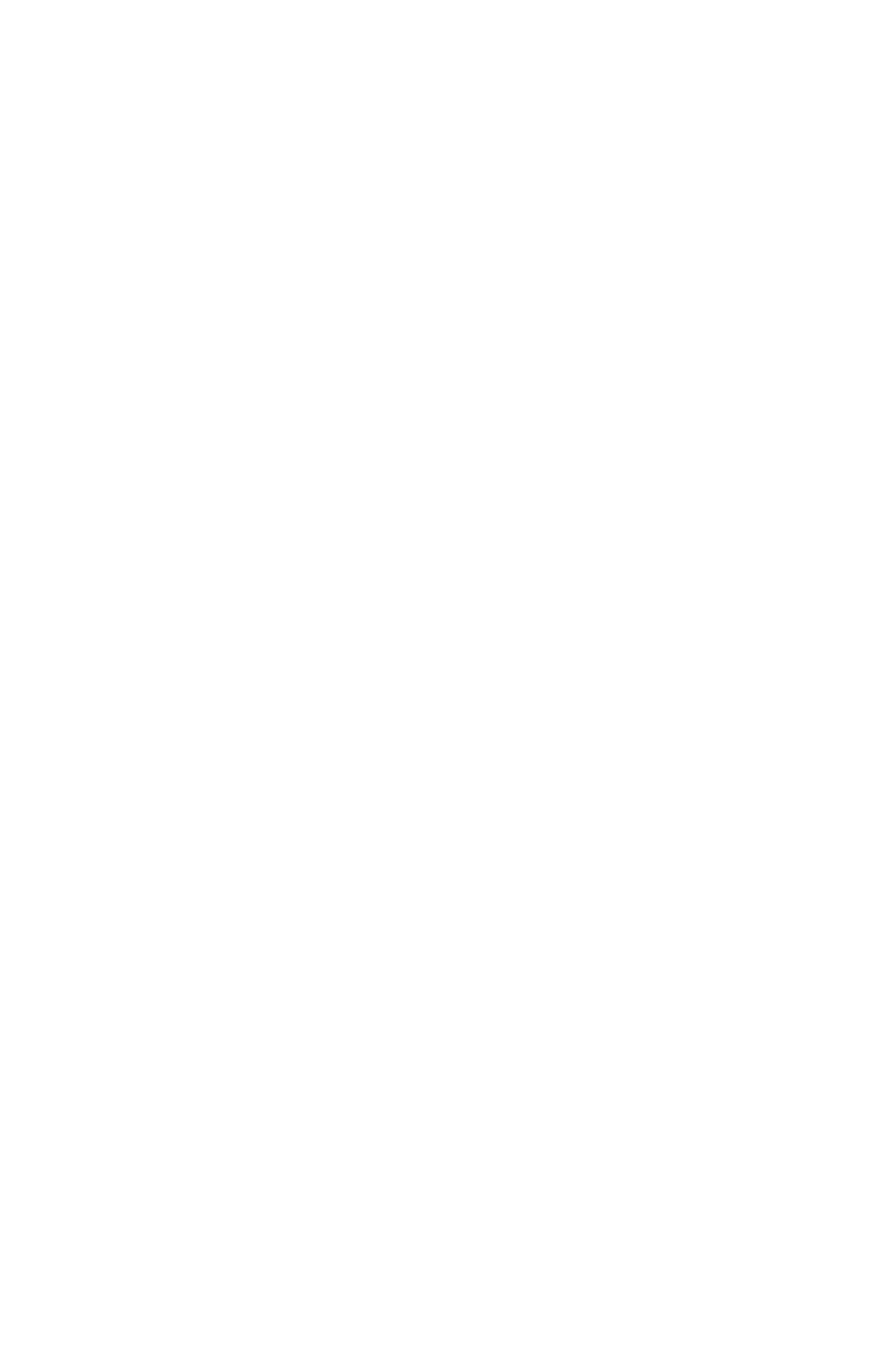## PART ONE

 $\begin{array}{cccccccccccccc} 0 & 0 & 0 & 0 & 0 & 0 & 0 & 0 & 0 \end{array}$ 

# The Prison of Feelings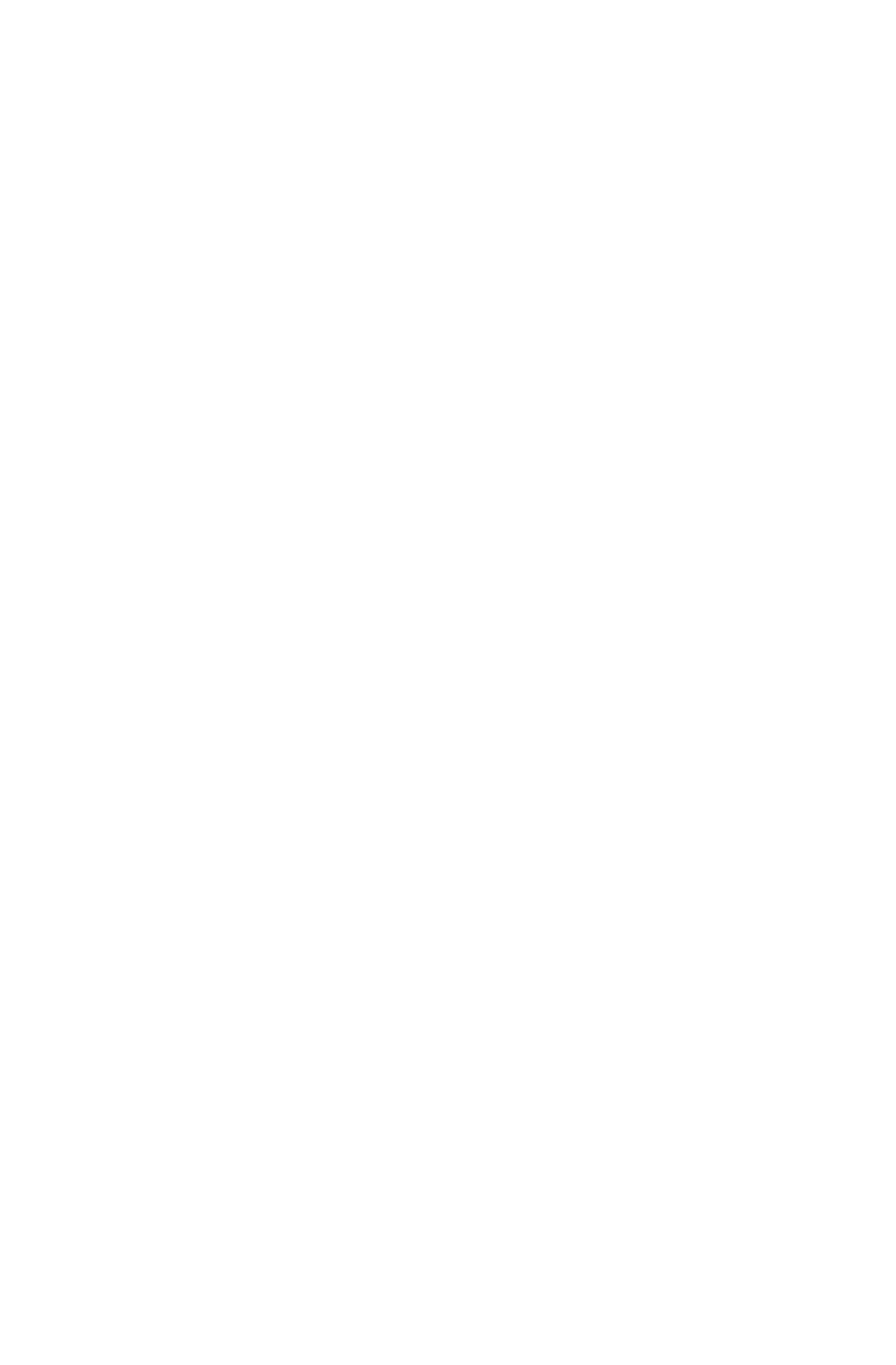

# evolution's unfinished product

On Septem<br>Towers of the<br>fourth crashe<br>had changed On September 11, 2001, two jet airliners plunged into the Twin Towers of the World Trade Center, another hit the Pentagon, and a fourth crashed. In less than an hour, a group of just nineteen people had changed the course of world history. That such a small group of humans could have such a large effect on an entire planet of almost 7 billion is due in part to the fact that the terrorists had at their disposal all the energy resources, sophisticated tools, and complex interactive social structures of a modern technological society.

Imagine a genetically modern human living in the Paleolithic, about a hundred thousand years ago. In order to defend himself, he would have had a choice of two weapons: a rock or a stick. He would have crafted these by himself in a few minutes, chipping the rock into a hand axe or stripping the branch of twigs. A Boeing 767 aircraft contains 3.1 million parts, which come from more than eight hundred separate suppliers around the world. It is constructed in the largest building in the world at a plant in Everett, Washington,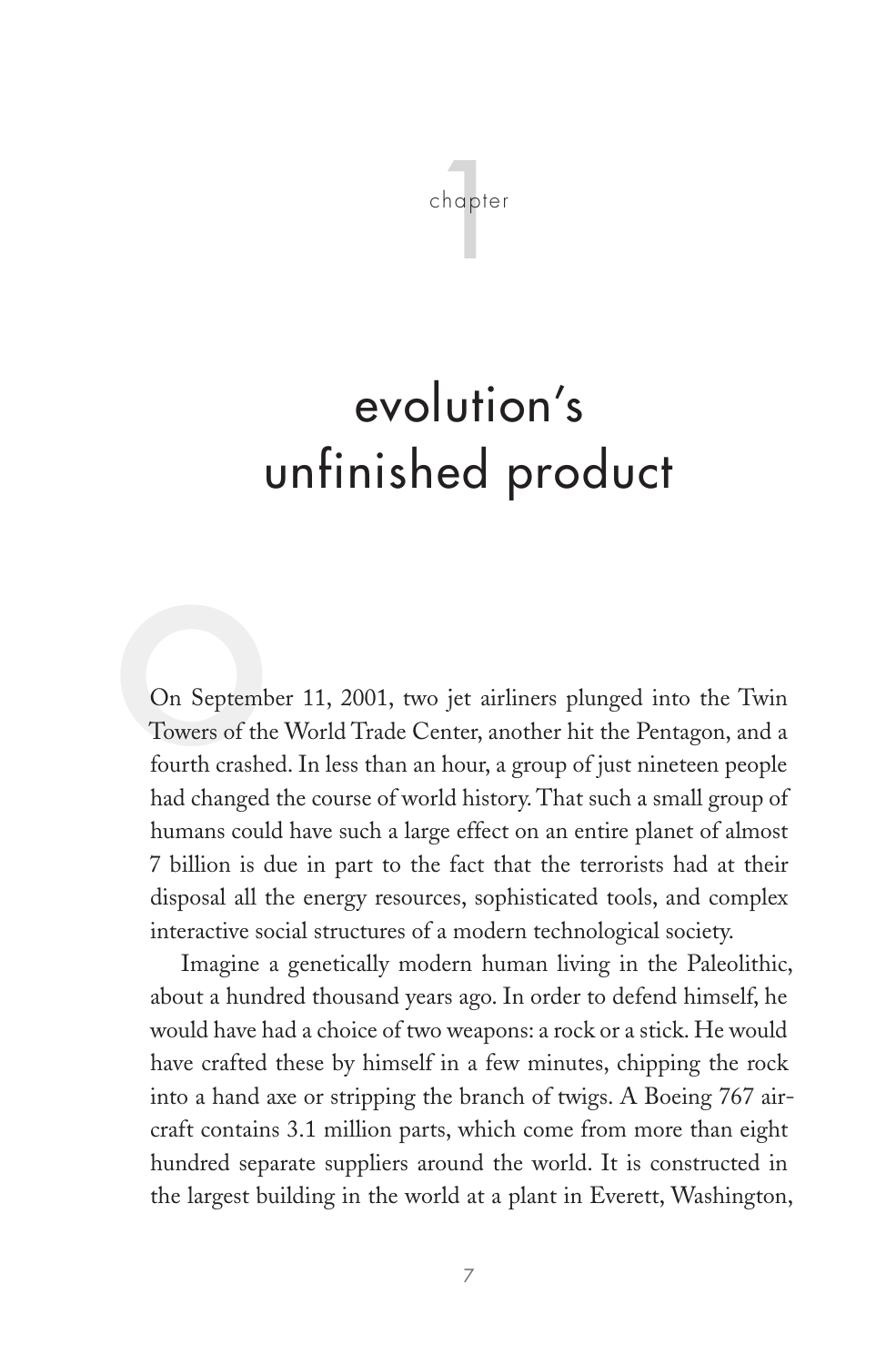covering 4.3 million square feet, or about the size of about nineteen hundred family homes. It takes more than thirty thousand people working on three shifts to operate the factory, which has its own fire department, security force, medical clinic, electrical substations, and water treatment plant.

Even the most swiftly wielded stick has a limited impact. Our Paleolithic ancestor would only be able to hit one person at a time. His clumsy overhand hammering, which is our genetically programmed manner of striking, is notoriously inefficient. It might take many hits to do serious damage to an enemy.

A hunter-gatherer's only power would be the strength of his own arm. Al-Qaeda, on the other hand, had the imagination to turn a Boeing 767-200 into a highly explosive guided missile. Each airliner that hit the World Trade Center was loaded with about ten thousand gallons of jet-grade kerosene, enough to fill the gas tanks of five hundred minivans. The total energy of the kerosene was *1.3 trillion* BTUs, enough to power three hundred thousand houses for a month. The fire created by the explosive burning of this fuel was so intense that it weakened the Twin Towers' steel skeletons, causing them to collapse, killing several thousand people.

The hunter-gatherers of the Paleolithic lived in groups of up to fifty people. They were nomadic, roaming the landscape in search of food and erecting only temporary shelters. Each person required a minimum of a square mile to sustain themselves. Modern Manhattan has a population of about 1.5 million people living in just twentythree square miles.

The Twin Towers had stood for thirty years and were about thirteen hundred feet tall, from which height people could see almost fifty miles in clear weather. On any given day, about fifty thousand people came to work in the buildings, with another two hundred thousand passing through for business or pleasure. The complex was so large that it had its own zip code (10048) and housed financial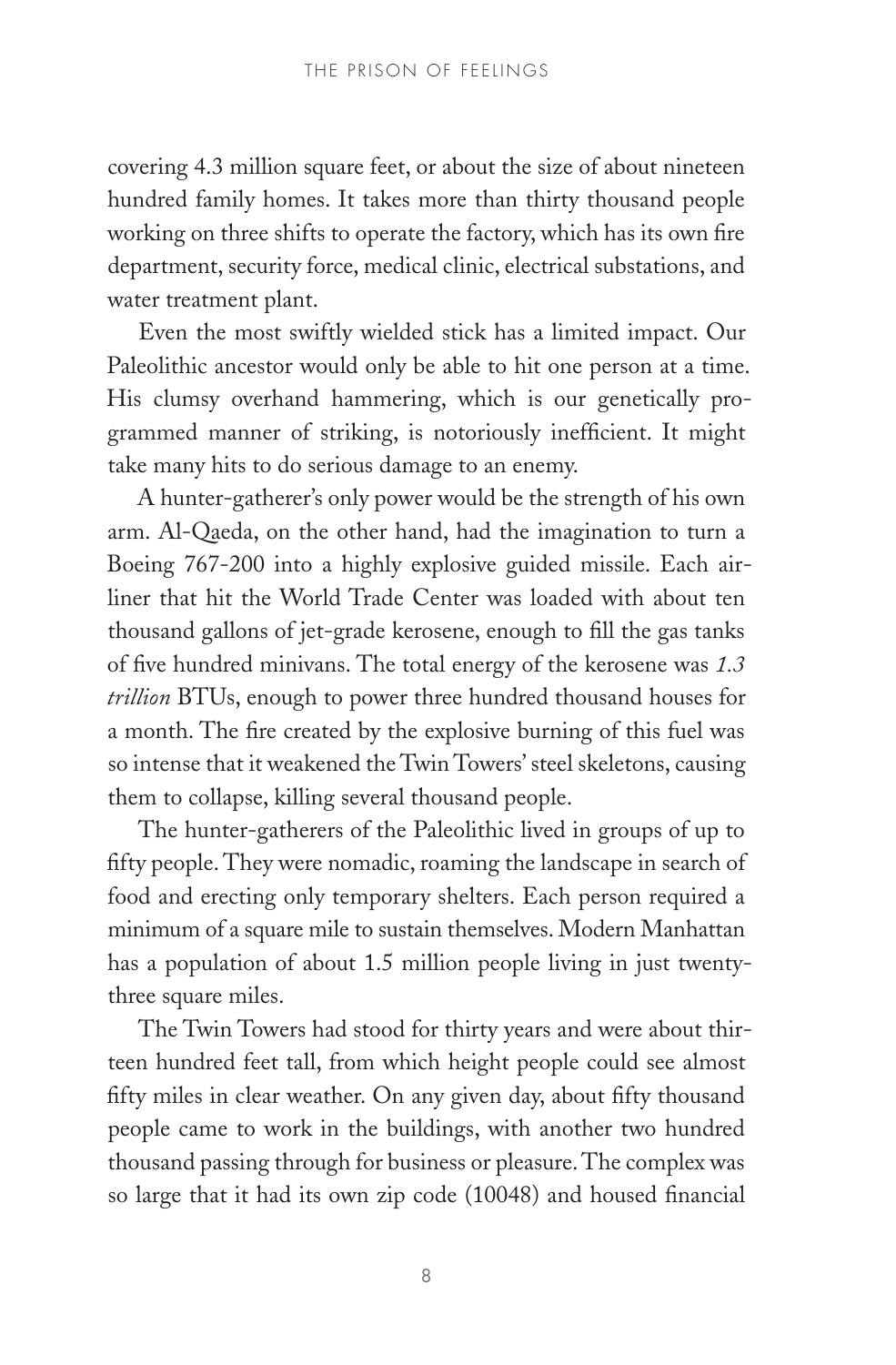giants Morgan Stanley, Salomon Brothers, and Aon Corporation, as well as its own mall containing eighty stores including Sam Goody, The Limited, J. Crew, Banana Republic, Ann Taylor LOFT, plus restaurants, banks, and much more. It also contained a PATH train station that had been in service since 1909 and through which more than twenty-five thousand people passed every day to and from New Jersey. Atop the North Tower was a massive array of television, radio, and cell phone antennas, including a 360-foot-tall digital television mast.

The first plane, American Airlines Flight 11, hit the North Tower at 8:46 a.m. By 8:50 a.m. the firefighters of the Fire Department of New York (FDNY) had arrived and set up the first of many incident command posts to handle the fire. The original fire department in the city, back when it was New Amsterdam, was a bucket brigade organized in 1648; the Dutch brigades carried water in leather buckets made by the shoe cobblers of the colony. By 1731 the colony's new English rulers had sent two fire engines from London, which were pulled to the fire by volunteers, who then pumped the water by hand. Over the centuries this had grown into the FDNY, an emergency response organization of 11,600 firefighters and thirty-two hundred emergency technicians. The FDNY in 2001 used dozens of Seagrave Marauder II fire trucks with 500-horsepower engines, capable of pumping up to two thousand gallons of water per minute. In the first hours after the attack, 121 engine companies and sixtytwo ladder companies rushed to the area.

The New York Police Department (NYPD), the largest in the world with around forty thousand officers and support staff, quickly sent emergency units and officers, as well as helicopters to report on conditions at the site. After the buildings collapsed, the NYPD took charge of evacuating thousands of civilians from Lower Manhattan. Boats came from all around the harbor, including commercial tugs, ferries, police and fire boats, local mariners, Coast Guard boats and